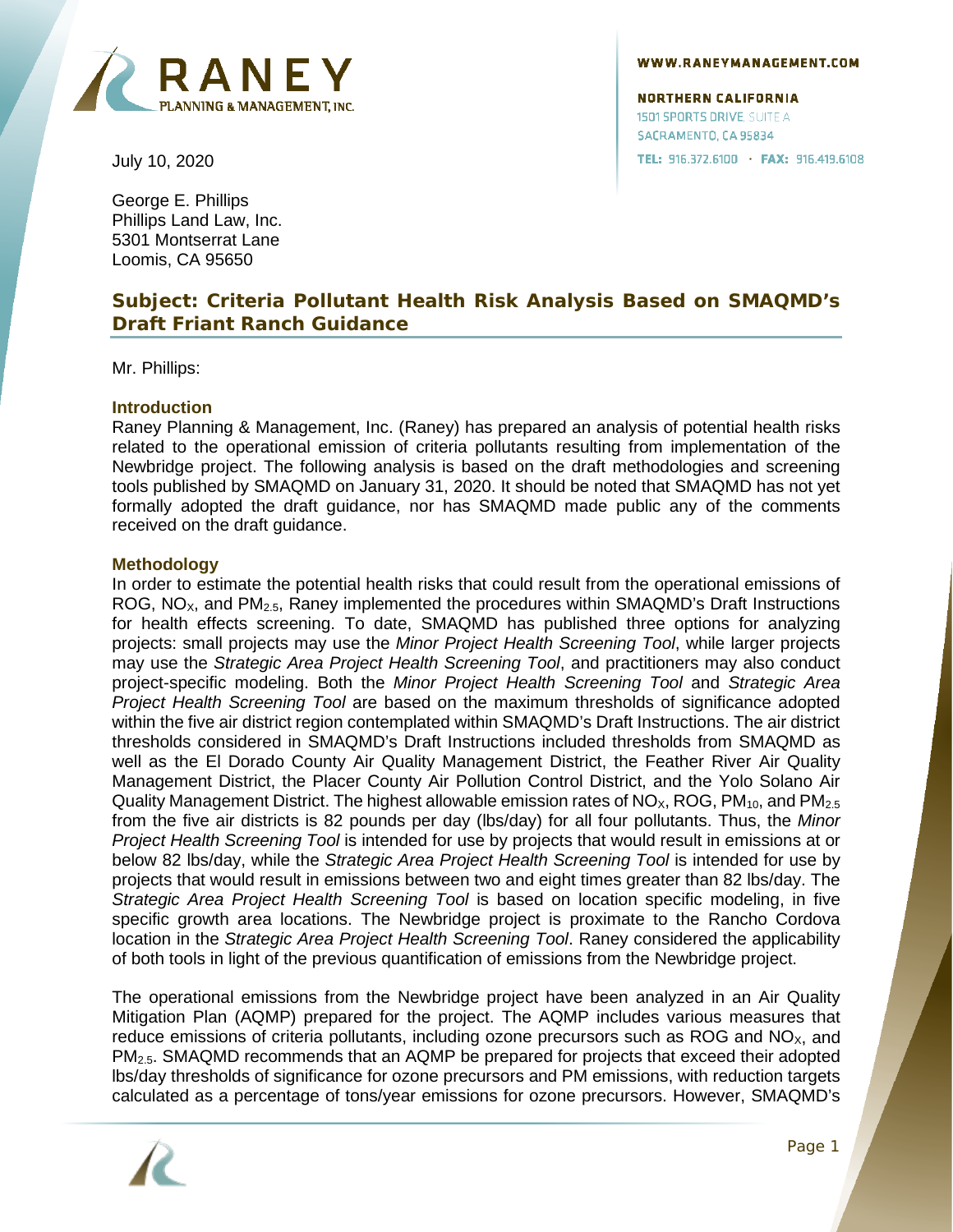draft health risks tools rely on emissions estimates in pounds per day of pollutants. Thus, the quantified emissions analyzed in this memorandum will rely on unmitigated and mitigated estimates of emissions from CalEEMod in pounds per day, rather than the tons per year estimates presented in the AQMP.

The operational emissions anticipated for the Newbridge Project are presented in [Table 1](#page-1-0) below in lbs/day.

<span id="page-1-0"></span>

| Table 1                                                                              |            |                       |                   |  |  |  |
|--------------------------------------------------------------------------------------|------------|-----------------------|-------------------|--|--|--|
| <b>Newbridge Operational Emissions (Ibs/day)</b>                                     |            |                       |                   |  |  |  |
| <b>Scenario</b>                                                                      | <b>ROG</b> | <b>NO<sub>x</sub></b> | PM <sub>2.5</sub> |  |  |  |
| Unmitigated                                                                          | 281.57     | 338.12                | 115.42            |  |  |  |
| Mitigated                                                                            | 263.24     | 251.68                | 72.16             |  |  |  |
| Source: Newbridge Specific Plan Operational Air Quality Mitigation Plan. April 2020. |            |                       |                   |  |  |  |

Based on the emissions presented in [Table 1,](#page-1-0) the SMAQMD's Draft *Strategic Area Project Health Screening Tool* would be the applicable tool for mitigated and unmitigated emissions of ROG,  $NO_{X}$ , and unmitigated PM<sub>2.5</sub> emissions. However, mitigated emissions of PM<sub>2.5</sub> are estimated to be below the SMAQMD's operational thresholds, and, thus, the more applicable tool for estimating health risks from the mitigated project related to PM2.5 would be the *Minor Project Health Screening Tool*. Although the *Minor Project Health Screening Tool* would be more applicable for mitigated PM<sub>2.5</sub> emissions, SMAQMD's draft guidance does not provide information regarding the use of both tools for different pollutants. Consequently, Raney has determined that modeling health risks using the Draft *Strategic Area Project Health Screening Tool* alone provides the most conservative approach to analysis. It should be noted that given the location of the Newbridge Project, the Rancho Cordova location within SMAQMD's *Strategic Area Project Health Screening Tool* has been used.

## **Calculated Health Risks**

Based on the emissions presented in [Table 1,](#page-1-0) the unmitigated and mitigated health risks resulting from implementation of the Newbridge Project have been quantified and are presented in [Table](#page-3-0)  [2](#page-3-0) and [Table 3](#page-4-0) below.

To understand the health risks presented in [Table 2](#page-3-0) and [Table 3,](#page-4-0) a few pieces of background information are necessary. First, the modeling prepared for SMAQMD, and the health risks presented in [Table 2](#page-3-0) and [Table 3](#page-4-0) relate to the specific modeling "domain" used in SMAQMD's tools. The domain used by SMAQMD includes Sacramento and nearby counties, which generally includes SACOG's Metropolitan Transportation Planning area, but also includes portions of Solano County under the jurisdiction of the Yolo-Solano Air Quality Management District.<sup>[1](#page-1-1)</sup> The specified domain is used for two purposes: 1) the domain provides the area within which SMAQMD completed air quality modeling to determine health risks from a project due to criteria pollutants, and 2) the domain provides the area within which background health risks were calculated. Consequently, the results of SMAQMD's draft tools present the potential health risks to residents within the domain due to the project's estimated emissions, and contrasts those health risks to the background rate of health risks that affects residents within the domain in the absence of the project.

<span id="page-1-1"></span><sup>1</sup> Ramboll. *Guidance to Address the Friant Ranch Ruling For CEQA Projects in the Sac Metro Air District*. December 2019.

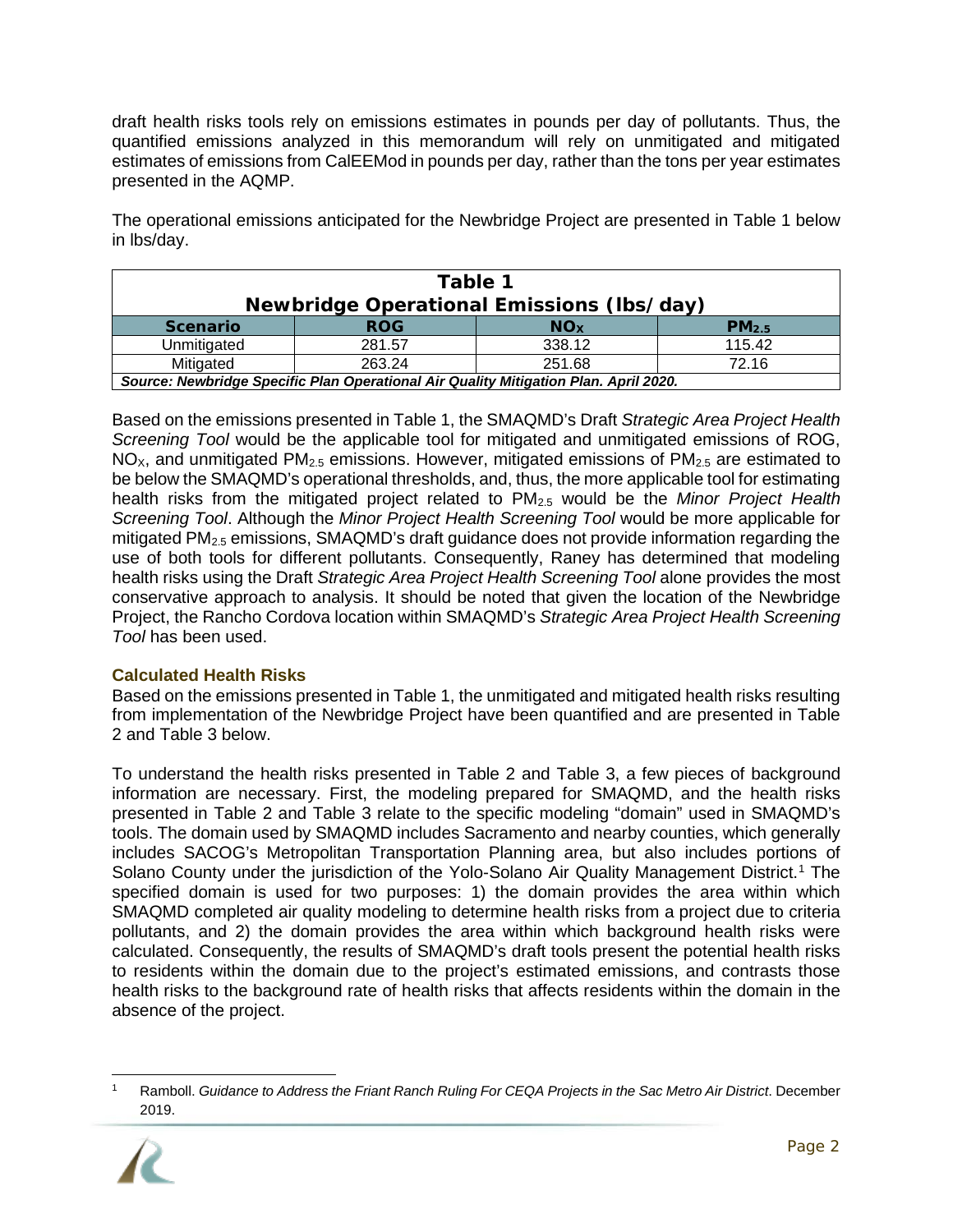In addition to understanding the domain within which health effects are discussed, the units that health effects are presented is also important to understand. Using the Draft *Strategic Area Project Health Screening Tool*, health effects are presented in the average (or mean) incidences of health effects that could occur within the community per year due to project-related emissions. The average annual health effects are then presented as a percent of the health risks that would occur within the domain irrespective of the project. The health risks that would occur within the domain in the absence of the project are referenced as the Background Health Incidence.

Finally, the types of health risks resulting from the pollutant are referred to as "health endpoints". Health endpoints represent specific health effects caused by each pollutant, for example the average number of increased emergency room visits due to asthma per year, or an average increase in hospital admissions related to asthma exacerbated or caused by criteria pollutants.

As shown in the tables below, implementation of the mitigation included in the AQMP would result in a reduction in potential health risks from the unmitigated health risks presented in [Table 2](#page-3-0) to the mitigated levels presented in [Table 3.](#page-4-0)

#### **Conclusion**

Neither SMAQMD nor the County of Sacramento have adopted thresholds of significance for the assessment of health risks related to the emission of criteria pollutants. Furthermore, an industry standard level of significance has not been adopted or proposed. Due to the lack of adopted thresholds of significance the health risks presented in [Table 2](#page-3-0) and [Table 3](#page-4-0) are presented for informational purposes and do not represent an attempt to arrive at any level-of-significance conclusions.

In addition to the lack of adopted thresholds, the health risks were calculated using recommended draft guidance and tools that have not yet been finalized. The draft guidance has been released to obtain public feedback on the methods employed. Based on feedback received to date, SMAQMD anticipates that information regarding the background rate of health effects may change, but the project-specific health effect values should remain unchanged.[2](#page-2-0) Consequently, the results presented in [Table 2](#page-3-0) and [Table 3](#page-4-0) should be used for informational purposes only.

If you have any questions regarding the contents of this document, please do not hesitate to contact me at (916) 372-6100, or via email at [rods@raneymanagement.com.](mailto:rods@raneymanagement.com)

Sincerely,

Rod Stinson Division Manager/Air Quality Specialist



<sup>&</sup>lt;sup>2</sup> Joanne Chan and Karen Huss, Sacramento Metropolitan Air District. Personal Communication with Rod Stinson, Division Manager/Air Quality Specialist, Raney Planning and Management, Inc. April 21, 2020.

<span id="page-2-0"></span>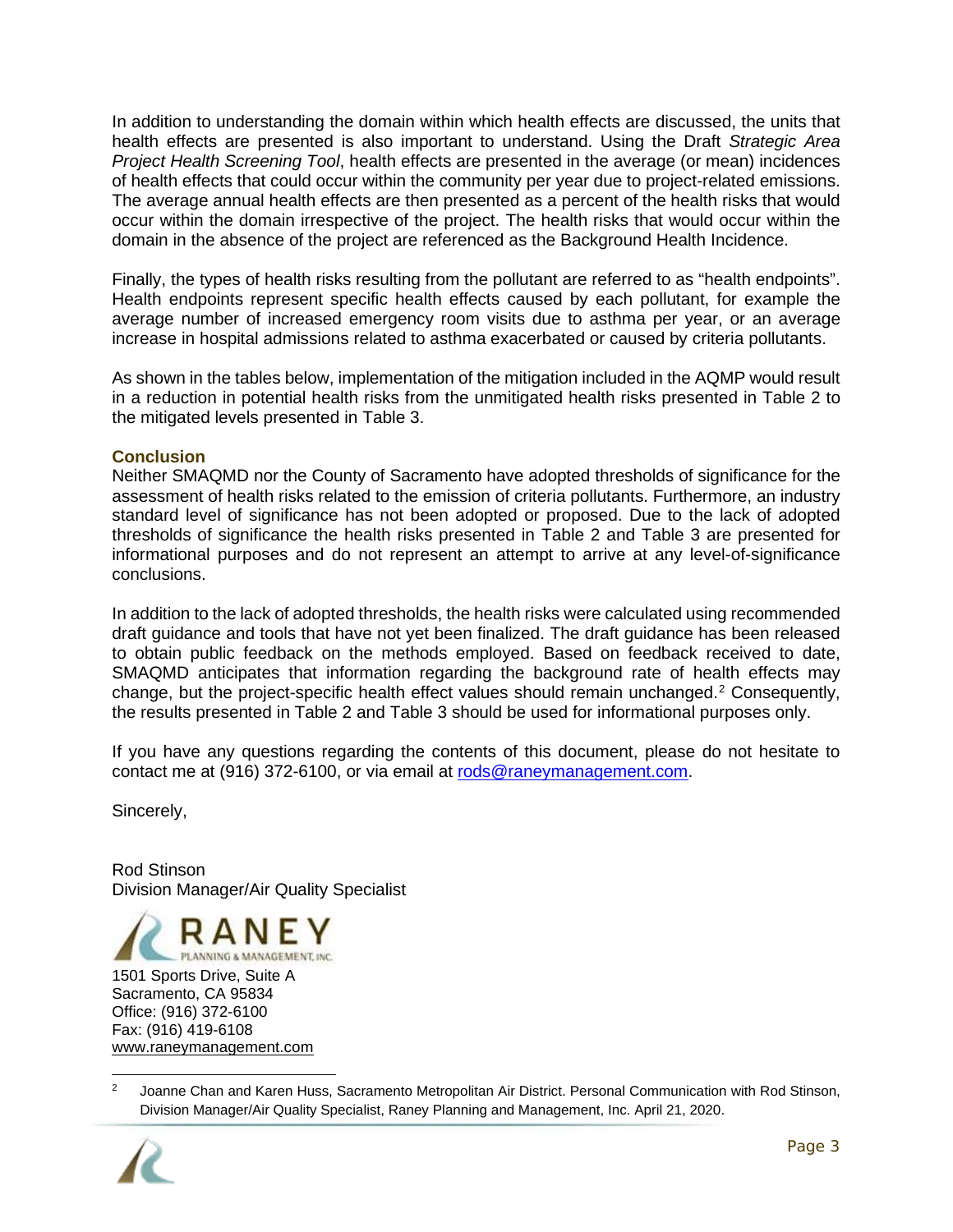<span id="page-3-0"></span>

| Table 2<br>Draft SMAQMD Health Effects Tool: Unmitigated Emissions                 |                                             |                                     |                                                                         |  |  |  |
|------------------------------------------------------------------------------------|---------------------------------------------|-------------------------------------|-------------------------------------------------------------------------|--|--|--|
|                                                                                    |                                             | <b>Incidences</b><br>(per year) $2$ | <b>Percent of</b><br><b>Background Health</b><br>Incidence <sup>3</sup> |  |  |  |
| <b>Health Endpoint</b>                                                             | Age Range <sup>1</sup><br>PM <sub>2.5</sub> | (Mean)                              | $(\%)$                                                                  |  |  |  |
| Emergency Room Visits, Asthma                                                      | $0 - 99$                                    | 1.9600                              | 0.2473%                                                                 |  |  |  |
| Mortality, All Cause                                                               | $30 - 99$                                   | 4.9587                              | 0.2692%                                                                 |  |  |  |
| Hospital Admissions, Asthma                                                        | $0 - 64$                                    | 0.1251                              | 0.1414%                                                                 |  |  |  |
| <b>Hospital Admissions, All</b><br>Cardiovascular (less Myocardial<br>Infarctions) | $65 - 99$                                   | 0.4173                              | 0.0397%                                                                 |  |  |  |
| Hospital Admissions, All<br>Respiratory                                            | $65 - 99$                                   | 0.7598                              | 0.0841%                                                                 |  |  |  |
| Acute Myocardial Infarction,<br>Nonfatal                                           | $18 - 24$                                   | 0.0002                              | 0.0930%                                                                 |  |  |  |
| Acute Myocardial Infarction,<br>Nonfatal                                           | $25 - 44$                                   | 0.0141                              | 0.1261%                                                                 |  |  |  |
| Acute Myocardial Infarction,<br>Nonfatal                                           | $45 - 54$                                   | 0.0363                              | 0.1265%                                                                 |  |  |  |
| Acute Myocardial Infarction,<br>Nonfatal                                           | $55 - 64$                                   | 0.0588                              | 0.1218%                                                                 |  |  |  |
| Acute Myocardial Infarction,<br>Nonfatal                                           | $65 - 99$                                   | 0.2634                              | 0.1295%                                                                 |  |  |  |
| <b>Ozone</b>                                                                       |                                             |                                     |                                                                         |  |  |  |
| Hospital Admissions, All<br>Respiratory                                            | $65 - 99$                                   | 0.3097                              | 0.0343%                                                                 |  |  |  |
| Mortality, Non-Accidental                                                          | $0 - 99$                                    | 0.1957                              | 0.0159%                                                                 |  |  |  |
| Emergency Room Visits, Asthma                                                      | $0 - 17$                                    | 1.1989                              | 0.4991%                                                                 |  |  |  |
| Emergency Room Visits, Asthma                                                      | 18 - 99                                     | 2.0572                              | 0.3724%                                                                 |  |  |  |

Notes:

1 Affected age ranges are shown. Other age ranges are available, but the endpoints and age ranges shown here are the ones used by the USEPA in their health assessments. The age ranges are consistent with the epidemiological study that is the basis of the health function.

2 Health effects are shown in terms of incidences of each health endpoint and how it compares to the base (2035 base year health effect incidences, or "background health incidence") values. Health effects and background health incidences are across the Northern California model domain.

3 The percent of background health incidence uses the mean incidence. The background health incidence is an estimate of the average number of people that are affected by the health endpoint in a given population over a given period of time. In this case, these background incidence rates cover the modeled domain. Health incidence rates and other health data are typically collected by the government as well as the World Health Organization. The background incidence rates used here are obtained from BenMAP.

*Source: SMAQMD, Draft Strategic Area Project Health Effects Tool. 2020.*